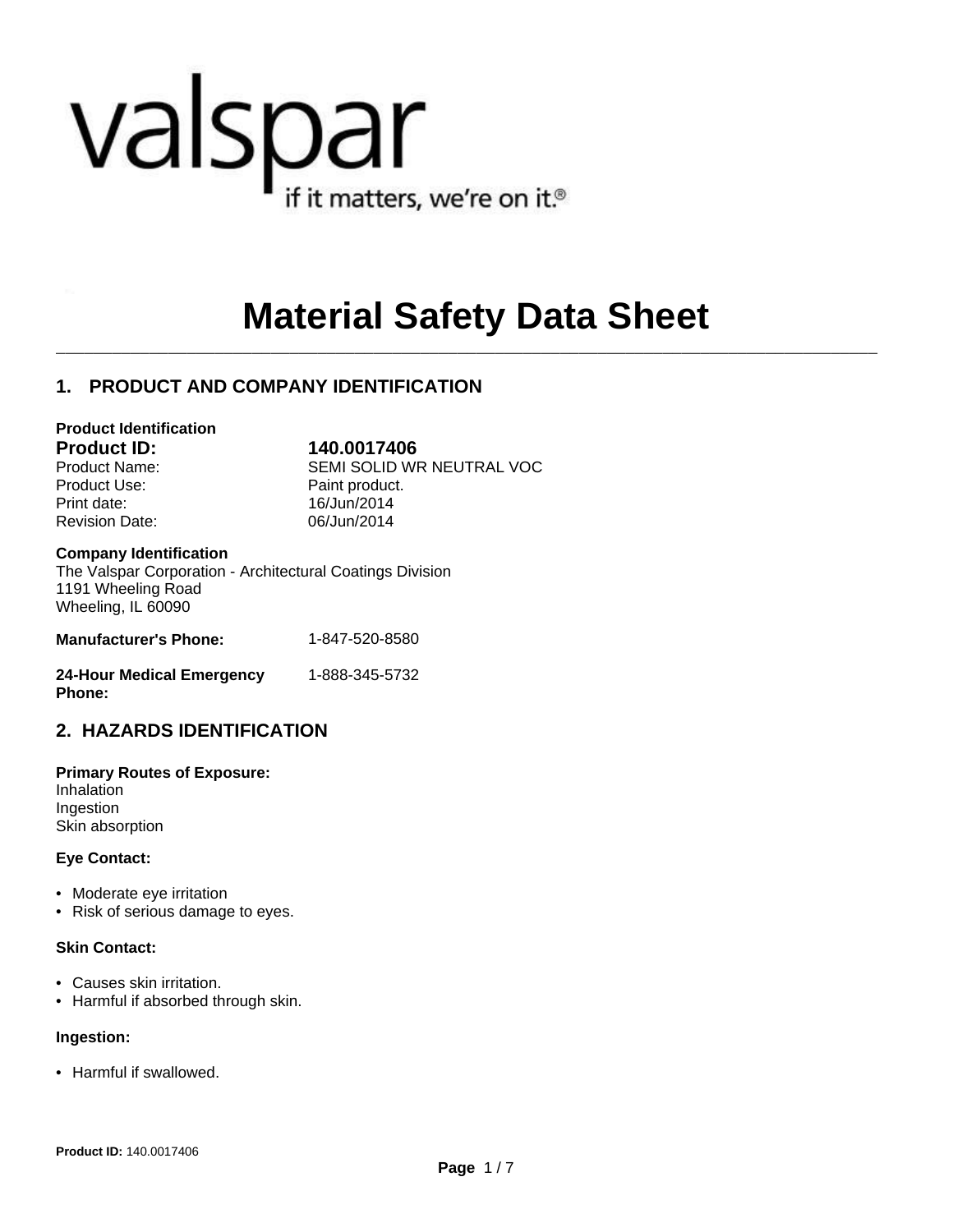#### **Inhalation:**

- May cause irritation of respiratory tract.
- Harmful by inhalation.

#### **Target Organ and Other Health Effects:**

- Kidney injury may occur.
- Blood disorders
- Causes headache, drowsiness or other effects to the central nervous system.
- Contains glycol ether which has been shown to cause blood effects damage in laboratory animals.

#### **This product contains ingredients that may contribute to the following potential chronic health effects:**

- Prolonged exposure to respirable crystalline quartz silica may cause delayed chronic injury (silicosis).
- Notice: Reports have associated repeated and prolonged occupational overexposure to solvents with permanent brain and nervous system damage. Intentional misuse by deliberately concentrating and inhaling the contents may be harmful or fatal.
- Chronic exposure may cause permanent damage of health.
- Prolonged exposure over TLV may produce pneumoconiosis.

#### **Carcinogens:**

• Cancer hazard. Contains material which can cause cancer.

#### **3. COMPOSITION / INFORMATION ON HAZARDOUS INGREDIENTS**

| <b>Ingredient Name</b><br><b>CAS-No.</b>                       | Approx.<br>Weight % | <b>Chemical Name</b>             |
|----------------------------------------------------------------|---------------------|----------------------------------|
| <b>ETHYLENE GLYCOL</b><br><b>MONOPROPYL ETHER</b><br>2807-30-9 | 1 - 5               | Ethylene glycol monopropyl ether |
| <b>PROPRIETARY INERT</b>                                       | 1 - 5               | <b>PROPRIETARY INERT</b>         |
| <b>COBALT NAPHTHENATE</b><br>61789-51-3                        | $.1 - 1$            | Naphthenic acids, cobalt salts   |
| <b>SILICA</b><br>14808-60-7                                    | .1 - 1              | QUARTZ (Si02)                    |

If this section is blank there are no hazardous components per OSHA guidelines.

#### **4. FIRST AID MEASURES**

#### **Eye Contact:**

Remove any contact lenses and open eyes wide apart. In case of contact, immediately flush eyes with plenty of water for at least 15 minutes. If medical assistance is not immediately available, flush an additional 15 minutes. Get medical attention immediately.

#### **Skin Contact:**

Remove contaminated clothing and shoes. Wash off immediately with plenty of water for at least 15 minutes. Get medical attention, if symptoms develop or persist.

#### **Ingestion:**

Rinse mouth with water. Give one or two glasses of water. Never give anything by mouth to an unconscious person. Only induce vomiting at the instruction of medical personnel. Get medical attention.

#### **Inhalation:**

Move injured person into fresh air and keep person calm under observation. Get medical attention immediately.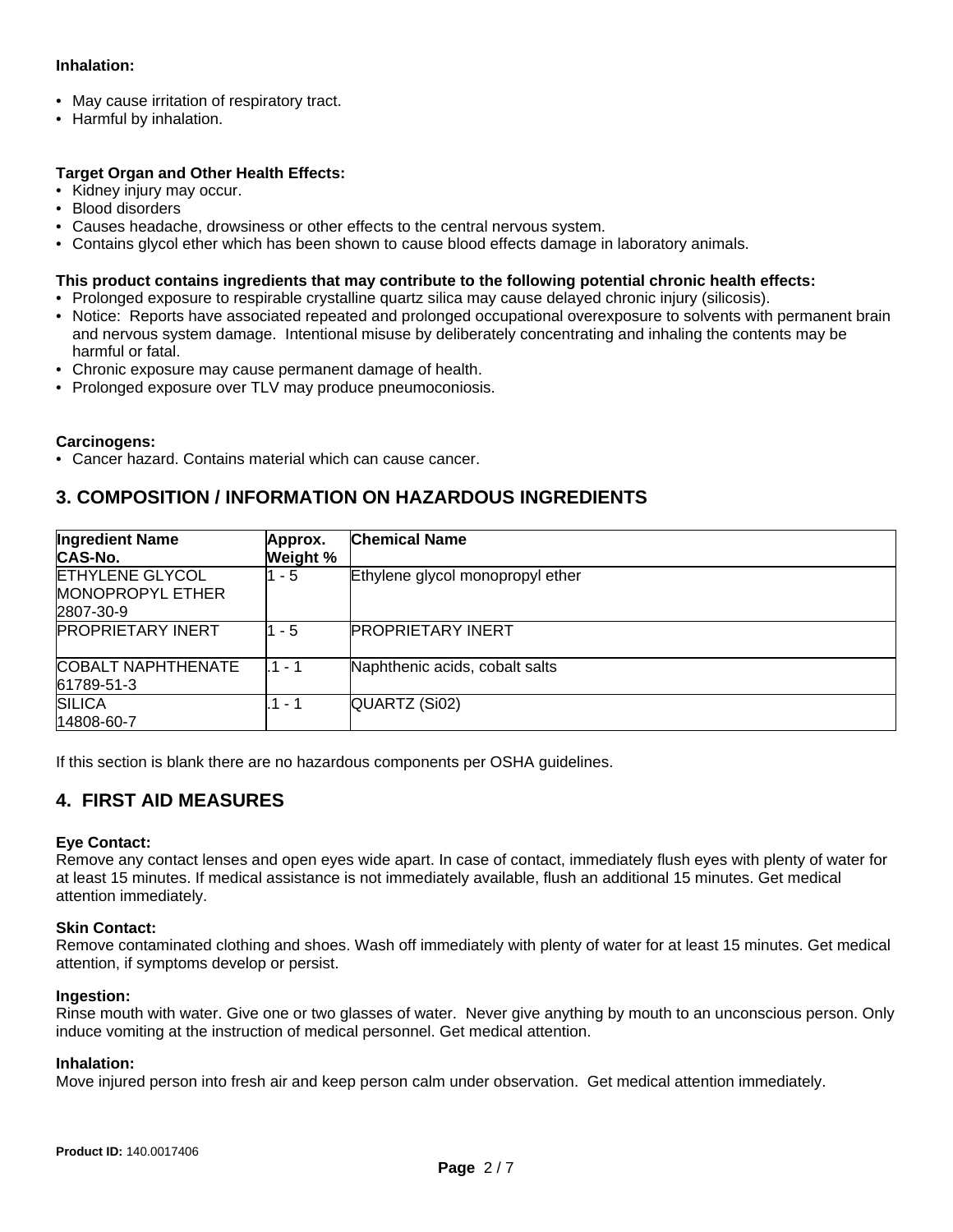Any respiratory or skin condition.

#### **5. FIRE FIGHTING MEASURES**

| Flash point (Fahrenheit):        | 201                                              |
|----------------------------------|--------------------------------------------------|
| Flash point (Celsius):           | 94                                               |
| Lower explosive limit (%):       |                                                  |
| Upper explosive limit (%):       | 16                                               |
| Autoignition temperature:        | not determined                                   |
| Sensitivity to impact:           | no                                               |
| Sensitivity to static discharge: | Sensitivity to static discharge is not expected. |
| Hazardous combustion products:   | See Section 10.                                  |

#### **Unusual fire and explosion hazards:**

Contaminated rags, wipes, saw dust, etc., may catch fire spontaneously. Store waste under water in closed metal containers or in approved self-closing containers designed to prevent spontaneous combustion until disposed of in compliance with applicable regulations. Oxidizing Material

#### **Extinguishing media:**

Carbon dioxide, dry chemical, foam and/or water fog.

#### **Fire fighting procedures:**

Firefighters should be equipped with self-contained breathing apparatus and turn out gear. Keep containers and surroundings cool with water spray.

#### **6. ACCIDENTAL RELEASE MEASURES**

#### **Action to be taken if material is released or spilled:**

Ventilate the area. Avoid breathing dust or vapor. Use self-containing breathing apparatus or airmask for large spills in a confined area. Wipe, scrape or soak up in an inert material and put in a container for disposal. See section 7, "Handling and Storage", for proper container and storage procedures. Avoid contact with eyes.

#### **7. HANDLING AND STORAGE**

#### **Precautions to be taken in handling and storage:**

Keep container closed when not in use. Do not freeze. Since emptied containers may contain product residue, follow all label warnings, even after container is emptied. Do not cut, drill, grind, or weld on or near this container.

#### **8. PERSONAL PROTECTIVE EQUIPMENT AND EXPOSURE CONTROLS**

#### **Personal Protective Equipment**

#### **Eye and face protection:**

Wear chemical goggles with splash shields or face shield. Contact lenses should not be worn when working with chemicals because contact lenses may contribute to the severity of an eye injury in case of exposure.

#### **Skin protection:**

Appropriate chemical resistant gloves should be worn.

#### **Other Personel Protection Data:**

Ensure that eyewash stations and safety showers are close to the workstation location. To prevent skin contact wear protective clothing covering all exposed areas.

#### **Respiratory protection:**

If exposure cannot be controlled below applicable limits, use the appropriate NIOSH approved respirator such as an air purifying respirator with organic vapor cartridge and dust/mist filter. Consult the respirator manufacturer's literature to ensure that the respirator will provide adequate protection. Read and follow all respirator manufacturer's instructions.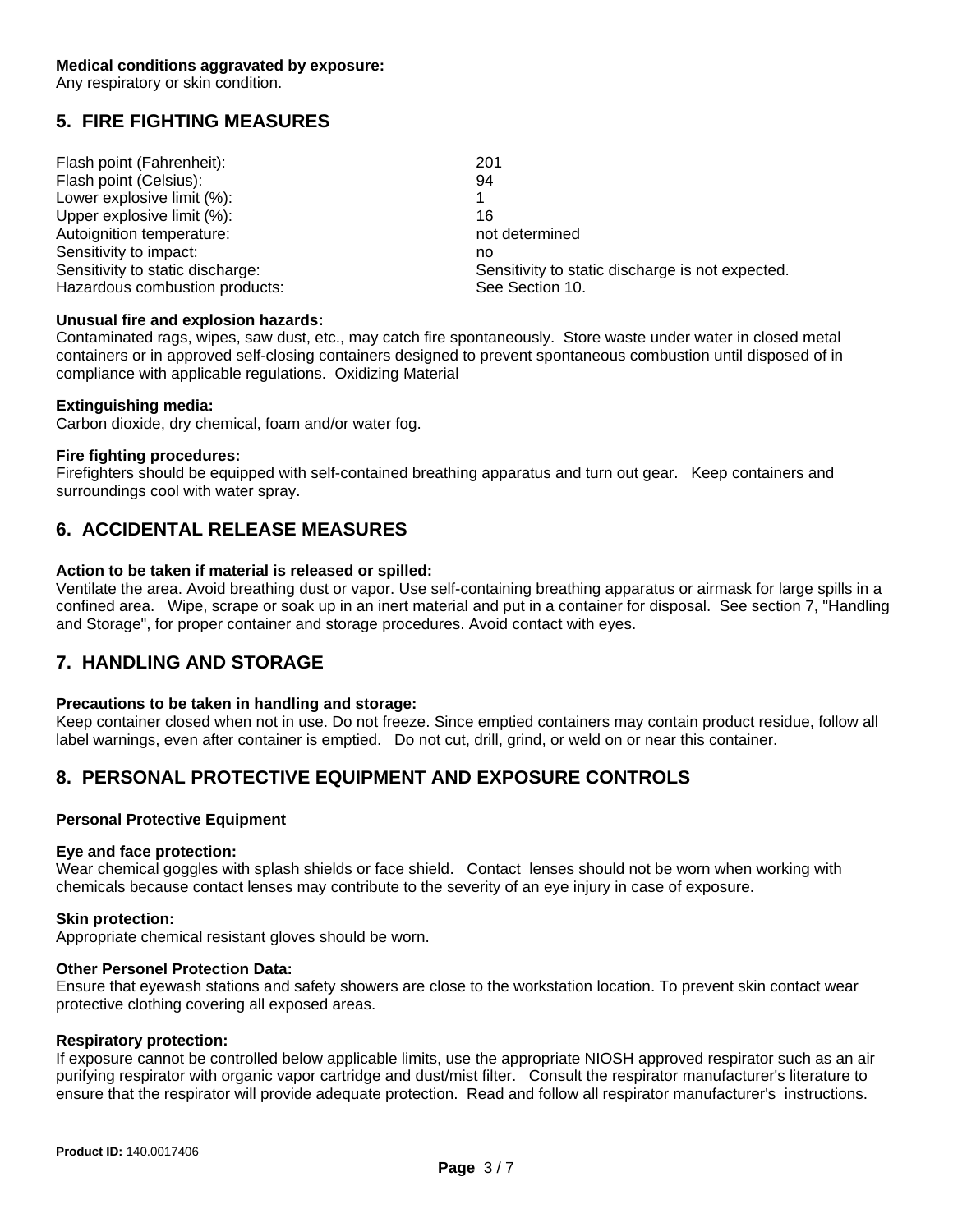#### **Ventilation**

Use only in well-ventilated areas. Ensure adequate ventilation, especially in confined areas. Ovens used for curing should contain a fresh air purge to prevent vapours from accumulating and creating a possible explosive mixture.

#### **Exposure Guidelines**

#### **OSHA Permissible Exposure Limits (PEL's)**

| <b>Ingredient Name</b><br>CAS-No. | Approx.<br>Weight % | <b>TWA (final)</b>                                                                                                                                                                   | <b>Ceilings limits (final)</b> | <b>Skin designations</b> |
|-----------------------------------|---------------------|--------------------------------------------------------------------------------------------------------------------------------------------------------------------------------------|--------------------------------|--------------------------|
| <b>PROPRIETARY INERT</b>          | 1 - 5               | 20 mppcf or 80 mg/m <sup>3</sup> /<br>%SiO2                                                                                                                                          |                                |                          |
| <b>SILICA</b><br>14808-60-7       | .1 - 1              | $(30)/(%SiO2 + 2)$ mg/m <sup>3</sup><br>TWA, total dust<br>$(250)/(%SiO2 + 5)$ mppcf<br>TWA, respirable fraction<br>$(10)/(%SiO2 + 2)$ mg/m <sup>3</sup><br>TWA, respirable fraction |                                |                          |

#### **ACGIH Threshold Limit Value (TLV's)**

| <b>Ingredient Name</b><br>CAS-No.       | Approx.<br>Weight % | <b>TWA</b>                                           | <b>STEL</b> | <b>Ceiling limits</b> | <b>Skin</b><br>designations |
|-----------------------------------------|---------------------|------------------------------------------------------|-------------|-----------------------|-----------------------------|
| <b>COBALT NAPHTHENATE</b><br>61789-51-3 | $11 - 1$            | $0.02 \,\mathrm{mg/m^3}$<br>Co                       |             |                       |                             |
| <b>SILICA</b><br>14808-60-7             | $.1 - T$            | $0.025$ mg/m <sup>3</sup> TWA<br>respirable fraction |             |                       |                             |

#### **9. PHYSICAL PROPERTIES**

Odor:  $\blacksquare$  Normal for this product type. Physical State: liquid pH: not determined Vapor pressure: 24 mmHg @ 77ºF (25°C) Vapor density  $(air = 1.0)$ : 3.6 Boiling point: 212°F (100°C) Solubility in water: not determined Coefficient of water/oil distribution: not determined Density (lbs per US gallon): 8.66 Evaporation rate (butyl acetate  $= 1.0$ ): 0.2 Flash point (Fahrenheit): 201 Flash point (Celsius): 94 Lower explosive limit (%): 1 Upper explosive limit (%): 16 Autoignition temperature: not determined

## **10. STABILITY AND REACTIVITY**

Conditions to Avoid: None known.

Hazardous Polymerization: None anticipated.

Stability: Stability: Stable under normal conditions. Incompatibility: Incompatibility: Incompatibility: Avoid water-reactive materials, heat or contact with peroxides or other catalysts. Hazardous Decomposition Products: Carbon monoxide and carbon dioxide.

**Sensitivity to static discharge:** Sensitivity to static discharge is not expected.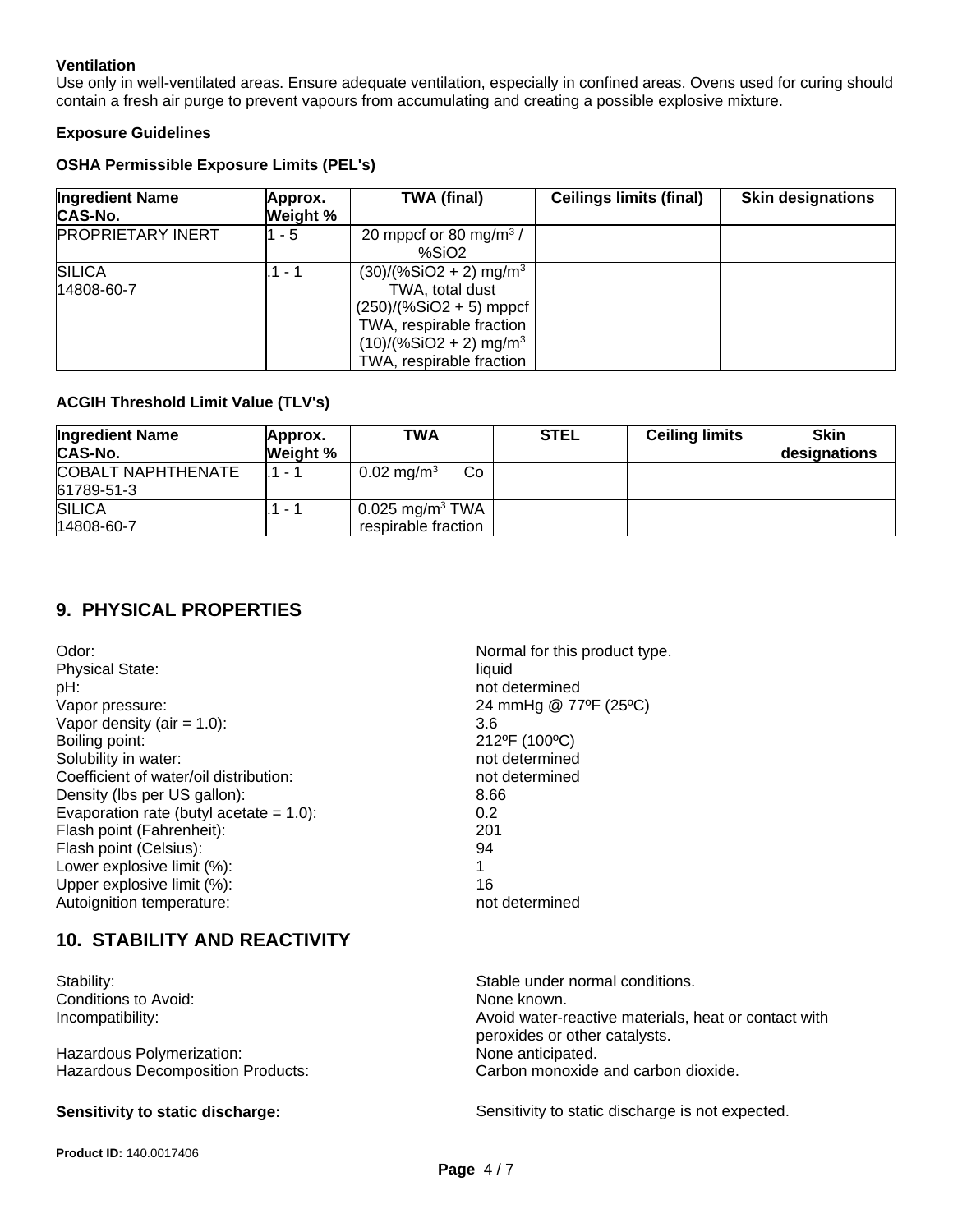#### **11. TOXICOLOGICAL INFORMATION**

| <b>Ingredient Name</b><br><b>CAS-No.</b> | Approx.<br>Weight % | NIOSH - Selected LD50s and LC50s    |
|------------------------------------------|---------------------|-------------------------------------|
| <b>ETHYLENE GLYCOL</b>                   | l1 - 5              | $=$ 3089 mg/kg Oral LD50 Rat        |
| <b>MONOPROPYL ETHER</b>                  |                     | $= 960 \mu L/kg$ Dermal LD50 Rabbit |
| 2807-30-9                                |                     |                                     |
| <b>COBALT NAPHTHENATE</b>                | l 1 - 1             | $=$ 3900 mg/kg Oral LD50 Rat        |
| 61789-51-3                               |                     |                                     |
| <b>SILICA</b>                            | 1 - 1               | $=$ 500 mg/kg Oral LD50 Rat         |
| 14808-60-7                               |                     |                                     |

#### **Mutagens/Teratogens/Carcinogens:**

Cancer hazard. Contains material which can cause cancer.

Contains crystaline silica. The IARC has determined that crystaline silica inhaled in the form of quartz or cristobablite from occupational sources is carcinogenic to humans (group 1). Refer to IARC monograph 68 in conjunction with the use of these materials. Risk of cancer depends on the duration and level of exposure. In coatings products, risk is due primarily to inhalation of sanding dusts or respirable particles in spray mists. The NTP has also determined that crystaline silica is a known human carcinogen in the form of fine, breathable particles. Risk of cancer depends on duration and level of exposure in coatings products, risk is due primarily to inhalation of sanding dust or respirable particles in spray mist.

| <b>Ingredient Name</b>      | Approx.  | California Prop 65 - Reproductive | California Prop 65 - Carcinogen                 |
|-----------------------------|----------|-----------------------------------|-------------------------------------------------|
| CAS-No.                     | Weight % | (Female)                          |                                                 |
| <b>SILICA</b><br>14808-60-7 |          |                                   | initial date 10/1/88 -<br>Listed.<br>carcinogen |

| <b>Ingredient Name</b><br>CAS-No.       | Approx.<br>Weight % | <b>Evidence</b>     | IARC Group 1 - Human IARC Group 2A - Limited<br>Human Data | <b>IARC Group 2B -</b><br>  Sufficient Animal Data |
|-----------------------------------------|---------------------|---------------------|------------------------------------------------------------|----------------------------------------------------|
| <b>COBALT NAPHTHENATE</b><br>61789-51-3 | $1 - 1$             |                     |                                                            | Monograph 52 [1991]                                |
| <b>SILICA</b><br>14808-60-7             | $1 - 1$             | Monograph 68 [1997] |                                                            |                                                    |

| <b>Ingredient Name</b><br>CAS-No. | Approx.<br>Weight % | <b>NTP Known Carcinogens</b> | <b>NTP Suspect Carcinogens</b> |
|-----------------------------------|---------------------|------------------------------|--------------------------------|
| <b>SILICA</b>                     |                     | Known Human Carcinogen       |                                |
| 14808-60-7                        |                     |                              |                                |

| <b>Ingredient Name</b><br><b>CAS-No.</b> | Approx.<br>Weight % | <b>OSHA - Hazard</b><br><b>Communication</b><br><b>Carcinogens</b> | <b>OSHA - Specifically</b><br><b>Regulated Carcinogens</b> | <b>ACGIH Carcinogens</b>                                                           |
|------------------------------------------|---------------------|--------------------------------------------------------------------|------------------------------------------------------------|------------------------------------------------------------------------------------|
| <b>COBALT NAPHTHENATE</b><br>61789-51-3  | l.1 - 1             | Present                                                            |                                                            | Confirmed<br>Group A3<br>animal carcinogen with<br>unknown relevance to<br>humans. |
| <b>SILICA</b><br>14808-60-7              | 1 - 1               | Present                                                            |                                                            | A2 Suspected Human<br>Carcinogen                                                   |

#### **12. ECOLOGICAL DATA**

No information on ecology is available.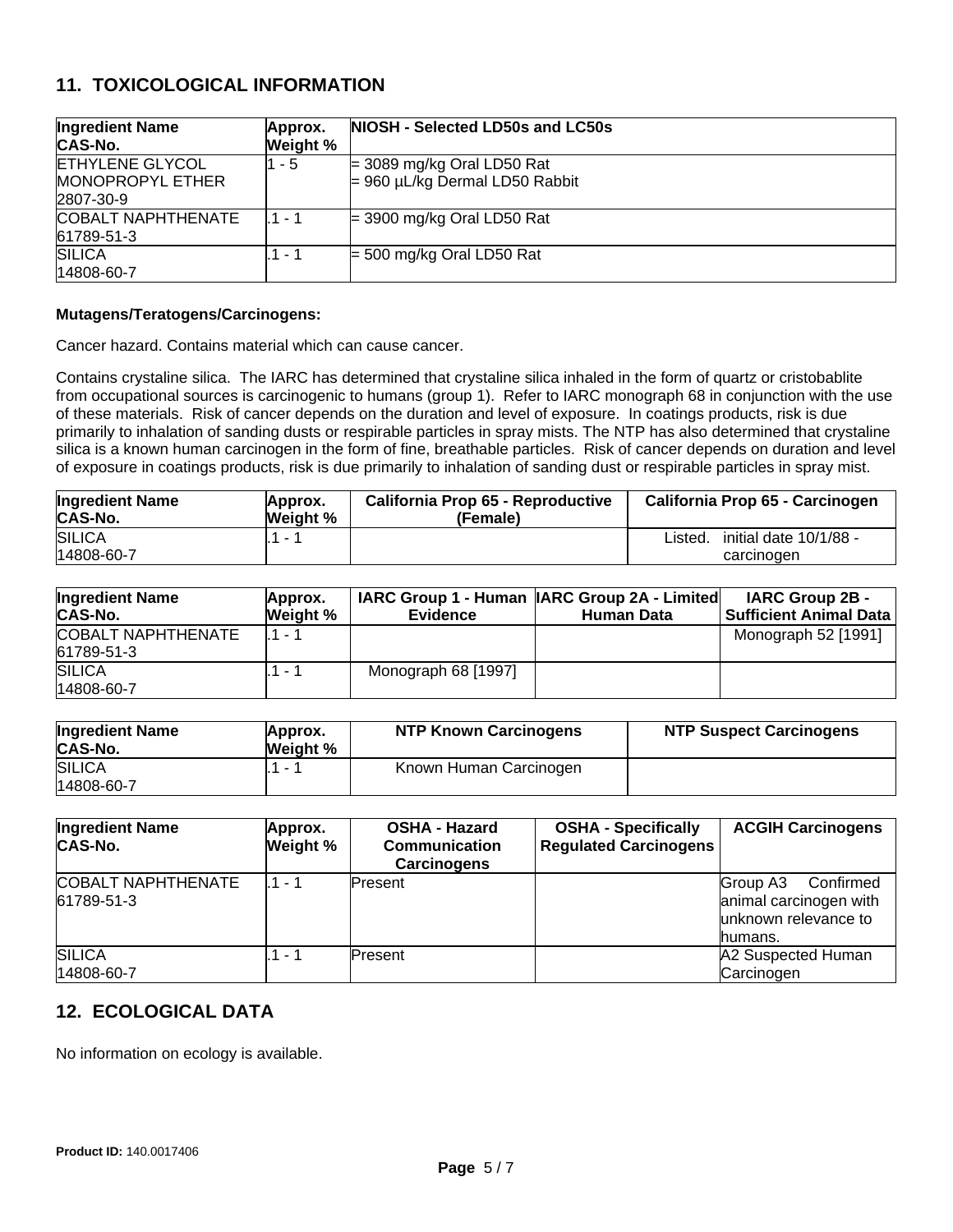## **13. DISPOSAL CONSIDERATIONS**

Disposal should be made in accordance with federal, state and local regulations.

#### **14. TRANSPORTATION INFORMATION**

#### **U.S. Department of Transportation**

UN ID Number (msds): NRPAIN

Proper Shipping Name: PAINT, NOT REGULATED

#### **U.S Hazmat and/or International DG shipment exceptions**

The supplier may apply one of the following exceptions: Combustible Liquid, Consumer Commodity, Limited Quantity, Viscous Liquid, Does Not Sustain Combustion, or others, as allowed under 49CFR Hazmat Regulations. Please consult 49CFR Subchapter C to ensure that subsequent shipments comply with these exceptions.

#### **Reportable Quantity Description:**

| International Air Transport Association (IATA):<br>Proper shipping name: | NOT REGULATED |
|--------------------------------------------------------------------------|---------------|
| International Maritime Organization (IMO):                               |               |
| Proper shipping name:                                                    | NOT REGULATED |
| <b>Marine Pollutant</b>                                                  | Nο            |

#### **15. REGULATORY INFORMATION**

#### **U.S. FEDERAL REGULATIONS:**

| <b>Ingredient Name</b>                                         | Approx.  | <b>SARA 302</b> | <b>SARA 313</b> | <b>CERCLA RQ in lbs.</b> |
|----------------------------------------------------------------|----------|-----------------|-----------------|--------------------------|
| CAS-No.                                                        | Weight % |                 |                 |                          |
| <b>ETHYLENE GLYCOL</b><br><b>MONOPROPYL ETHER</b><br>2807-30-9 | - 5      |                 | YES             |                          |
| COBALT NAPHTHENATE<br>61789-51-3                               | $1 -$    |                 | YES             |                          |

#### **SARA 311/312 Hazard Class:**

| Acute:           | yes |
|------------------|-----|
| Chronic:         | ves |
| Flammability:    | no  |
| Reactivity:      | no  |
| Sudden Pressure: | no  |

#### **U.S. STATE REGULATIONS:**

#### **Right to Know:**

The specific chemical identity of a component may be withheld as a trade secret under 34 Pennsylvania Code, Chapter 317.